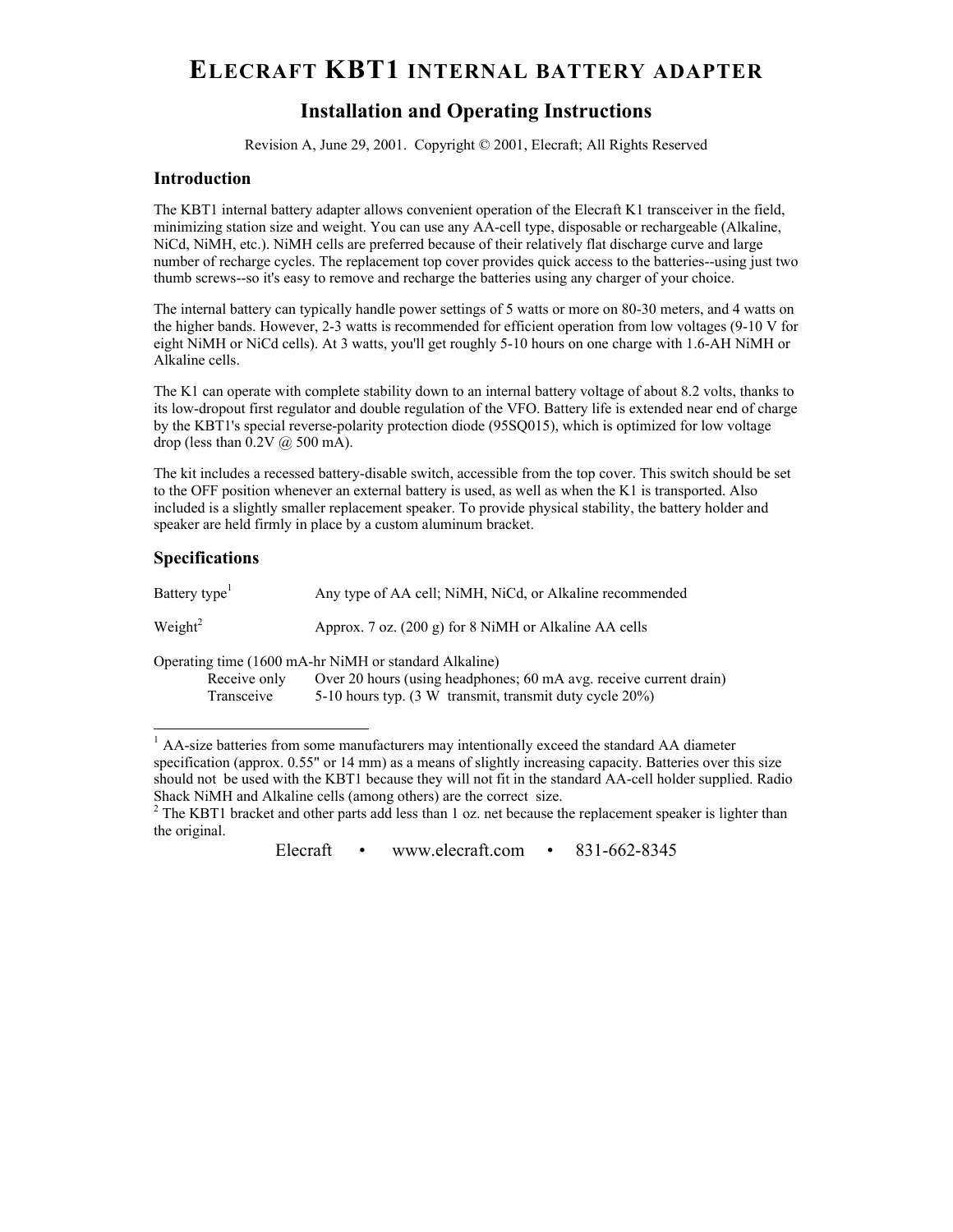## **Parts Inventory**

**i** Caution: The battery protection diode, D1 (95SQ015), can be damaged by static discharge. Before handling D1, put on an anti-static wrist strap or touch any grounded, unpainted metal surface.

The table below lists all parts in the kit. If anything is missing, contact Elecraft.

| Ref.           | <b>Description</b>                                                        | Part No. | Qty             |
|----------------|---------------------------------------------------------------------------|----------|-----------------|
| S1             | Switch, SPDT slide                                                        | E640008  | 1               |
| D <sub>1</sub> | Diode, high-power, ultra-low voltage drop; type 95SQ015                   | E560009  | 1               |
| <b>MISC</b>    | KBT1 top cover, painted                                                   | E100122  | 1               |
| <b>MISC</b>    | KBT1 battery bracket                                                      | E100123  | 1               |
| <b>MISC</b>    | Battery holder, 8 AA cells, wire leads, MPD BH48AAW                       | E980035  | 1               |
| <b>MISC</b>    | Speaker, 8, 0.5 W, Jameco A0201C                                          | E980036  | 1               |
| <b>MISC</b>    | Dual-conductor wire, #22                                                  | E760012  | 6"              |
| <b>MISC</b>    | 2-pin female connector housing w/locking ramp                             | E620021  | 1               |
| <b>MISC</b>    | Female crimp pin                                                          | E620022  | $\overline{2}$  |
| <b>MISC</b>    | Hookup wire, stranded, #24, RED                                           | E760015  | 1 <sub>f</sub>  |
| <b>MISC</b>    | Hookup wire, stranded, #24, BLACK                                         | E760016  | 1 <sup>ft</sup> |
| <b>MISC</b>    | Heat-shrink tubing, 1/8" diameter, Digikey CP018-100-ND                   | E980037  | 2"              |
| <b>MISC</b>    | Cable tie, 3 inch                                                         | E980002  | $\overline{3}$  |
| <b>MISC</b>    | Neoprene washer, $1.25$ " dia. x $1/8$ " thick $(32 \times 3 \text{ mm})$ | E700053  | $\mathbf{1}$    |
| <b>MISC</b>    | Neoprene spacer w/adhesive, 3/4 x 1/2 x 1/2" (19x12x12 mm)                | E700054  | $\overline{2}$  |
| <b>MISC</b>    | ON/OFF label                                                              | E980034  | 1               |
| <b>HDWR</b>    | Thumb screw, $4-40 \times 5/16$ ", black                                  | E700050  | $\overline{2}$  |
| <b>HDWR</b>    | 4-40 screw, 5/16" flat-head phillips, black (1 spare)                     | E700027  | $\mathcal{E}$   |
| <b>HDWR</b>    | #4 split lock washer (4 spares)                                           | E700004  | 10              |
| <b>HDWR</b>    | 4-40 nut, small-pattern, steel/zinc (2 spares)                            | E700055  | $\overline{4}$  |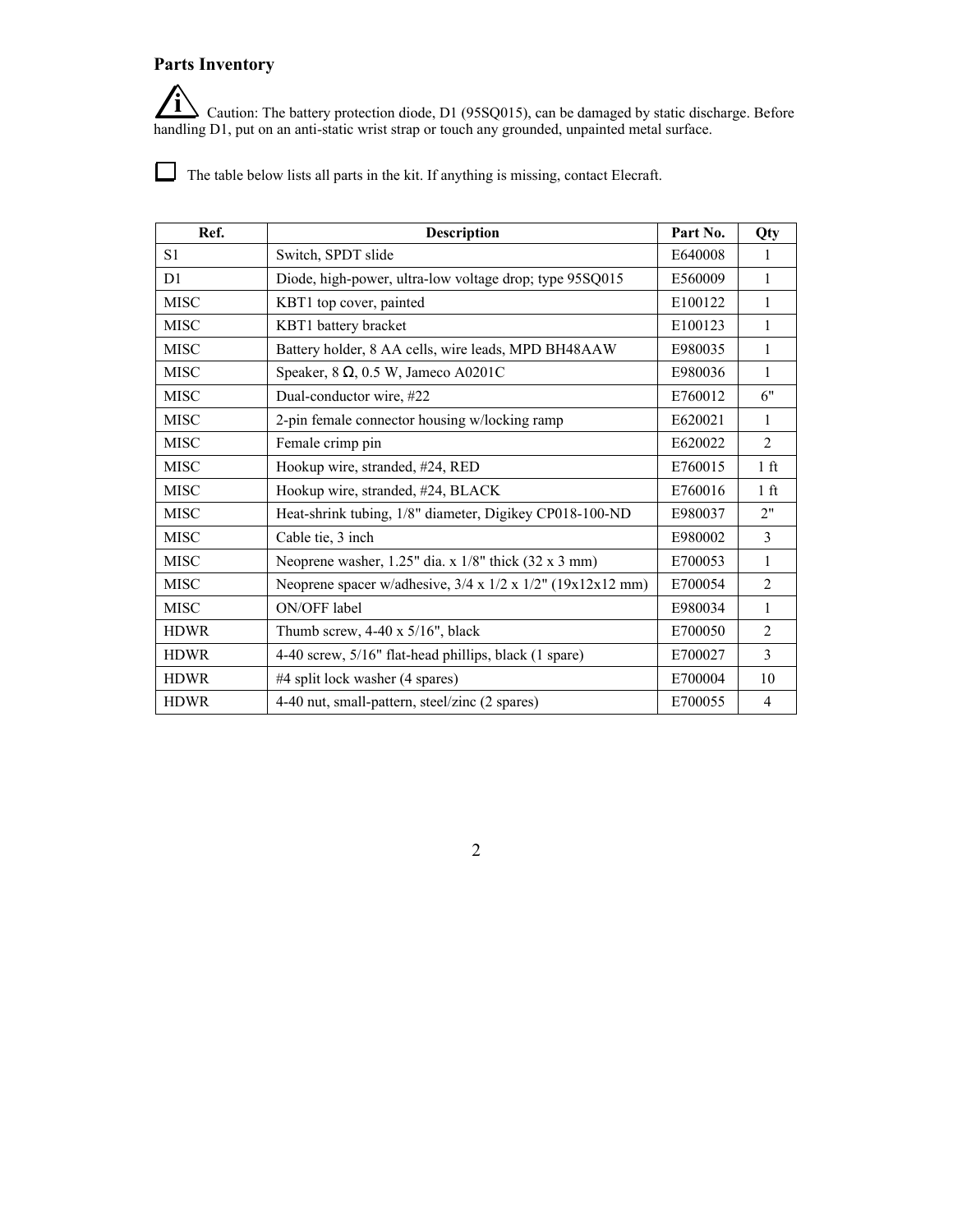### **Assembly**

Trim the leads of the 95SQ015 diode (D1) to exactly  $3/8$ " (9.5 mm) as shown in Figure 1A.

 $\Box$  Fold D1's leads downward at right angles, keeping them very close to the body of the diode. Then use needle-nose pliers to form the leads as shown in Figure 1B.

 $\mathsf{L}$  Place D1 across the terminals of the SPST slide switch (S1) as shown in Figure 1C. Adjust the spacing between the diode leads so that they lightly grip the two switch terminals.

Make sure D1's cathode lead (banded end) is not touching the third switch terminal. Once the switch and diode are positioned as shown in Figure 1C, solder the diode in place.





3

Orient the 8-cell battery holder as shown in Figure 2. The holder's wire leads exit at the pair of small round holes identified by the arrows.

To provide better strain relief for the leads, route them as shown in the drawing. First, insert the leads through the two round holes near the first pair. Then pull the leads out through the rectangular hole.

**Note:** Your holder might have a slightly different hole configuration than the one shown. You should still be able to route the leads in a similar way.

Cut the battery holder leads to a length of 3" (7.5 cm), measured from the point where they emerge from the rectangular hole. Remove 1/4" (6 mm) of insulation from then end of each lead, then tin the strands very lightly with solder.



**Figure 2**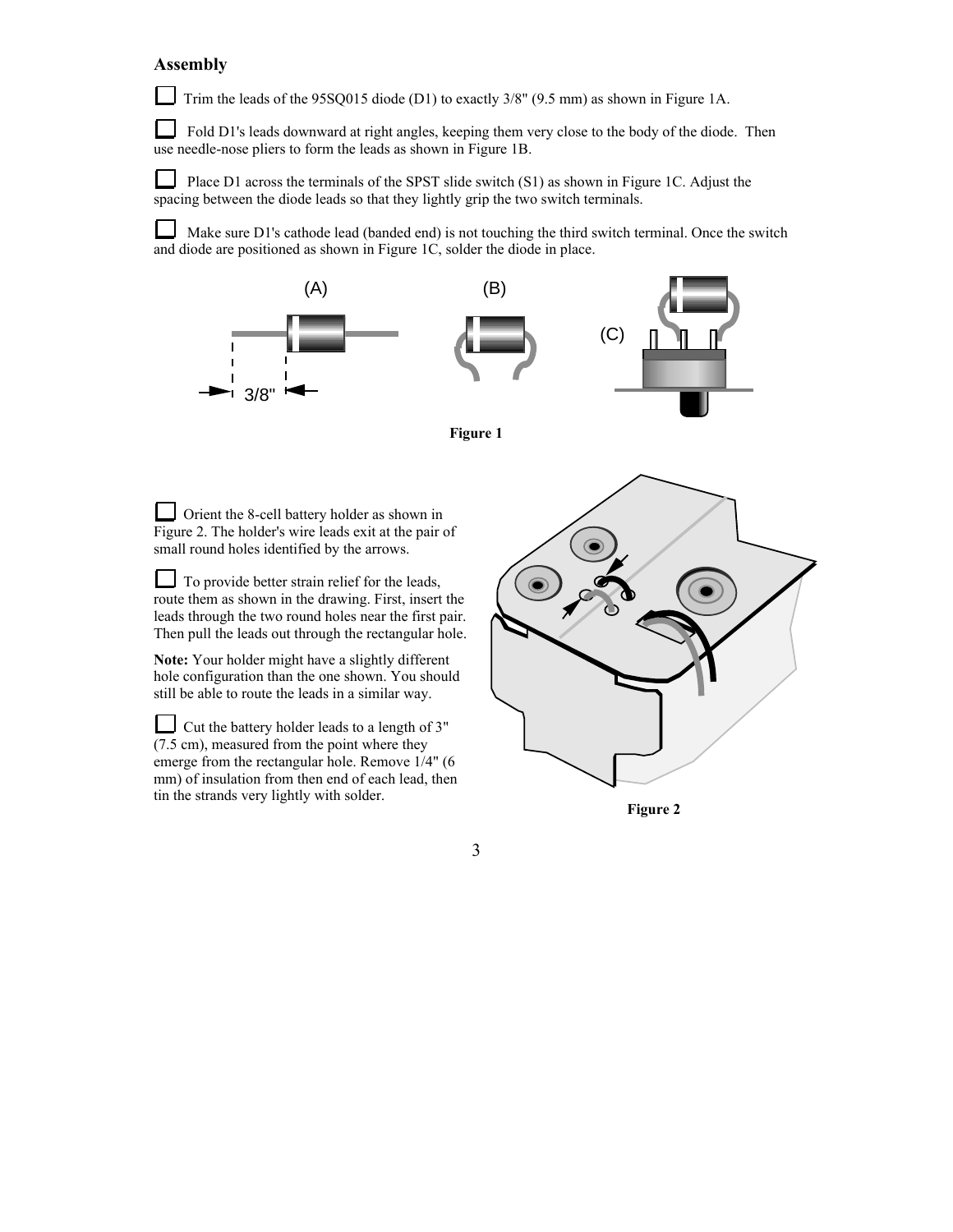Locate the battery/speaker bracket and orient it vertically as shown in Figure 3A. The switch (with diode attached) will be installed at the lower end of the bracket. The mounting hardware, shown in detail in Figure 3B, will be installed in the next few steps.

Insert 5/16" (8 mm) flat-head screws into the countersunk holes at the lower end of the bracket.

 $\Box$ 

⊔ Place **two** #4 split lock washers on each screw. These set the spacing from the switch to the bracket.





4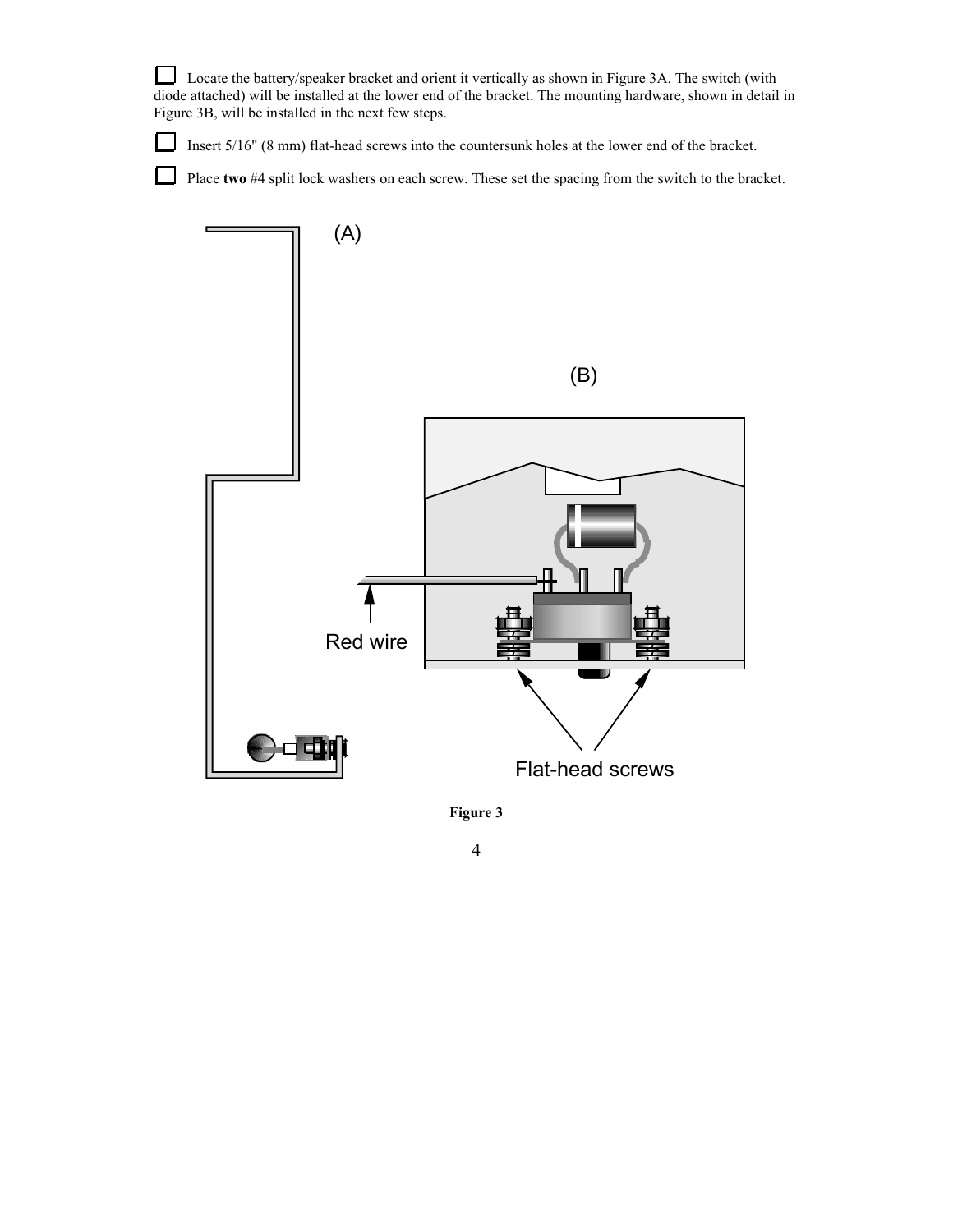| Install the switch onto the two screws (Figure 3B). Make sure the two washers which have already |
|--------------------------------------------------------------------------------------------------|
| placed on each screw stay between the switch frame and the bracket.                              |

⊔ Secure the switch to the bracket using one additional #4 split lock washer and one 4-40 nut on each screw. Do not over-tighten.

Cut an 8" (20 cm) length of red hookup wire. Remove 1/4" (6 mm) of insulation from each end. Twist the strands tightly together at both ends, then tin each end using a very small amount of solder.

⊔ Wrap one end of the red wire around the unused switch terminal (Figure 3B). Make sure the wire is not contacting the adjacent switch terminal or diode lead, then solder.

Cut a 4.5" (11.5 cm) length of black hookup wire. Prepare the ends as you did with the red wire.

 Form one end of the black hookup wire into a small hook. Do the same to the black lead of the battery holder. Attach the two hooks together securely, then solder.

Cut a  $1$ " (2.5 cm) length of heat-shrink tubing, then slip it over the joint between the two black wires. Shrink it using a heat gun or a soldering iron (**not the tip**--use the thicker part, about 1" from the tip).





Solder the battery holder's red wire to the anode (non-banded) end of D1 as shown in Figure 4.

Position the black wires and heatshrink tubing as shown above. Secure all wires using two cable ties.

 Attach the two self-adhesive neoprene spacers at approximately the locations shown. The spacer on the right may be touching the body of D1.

5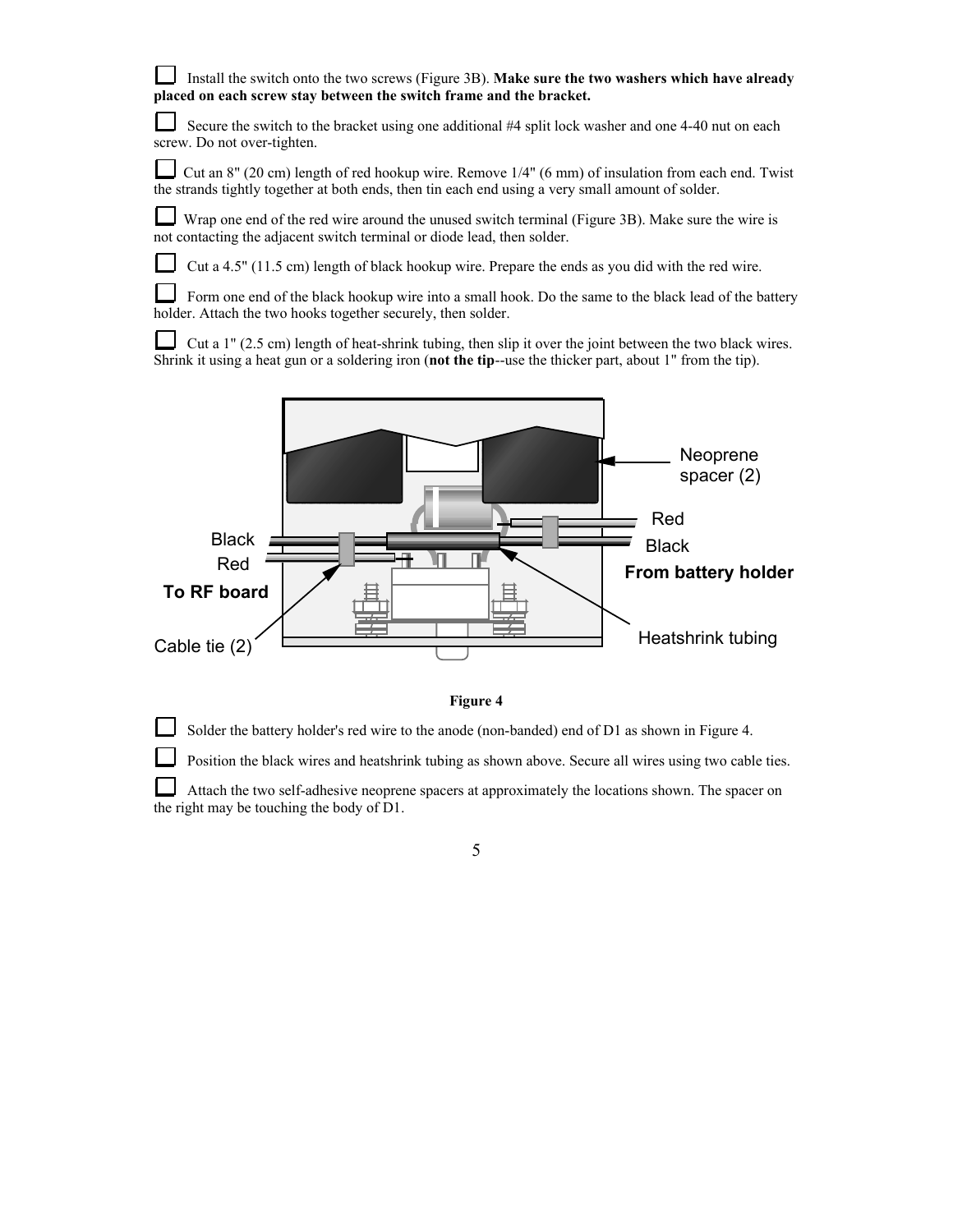| Cut a $5$ " (13 cm) length of<br>two-conductor speaker cable.                                                                                                                                                                                                                                                                                         | Copper wire           | Pin 1 side |
|-------------------------------------------------------------------------------------------------------------------------------------------------------------------------------------------------------------------------------------------------------------------------------------------------------------------------------------------------------|-----------------------|------------|
| Remove 1/4" (6 mm) of insulation<br>from the wires at both ends. Twist<br>the strands together and tin them<br>using a small amount of solder.                                                                                                                                                                                                        |                       |            |
| At one end of the speaker<br>cable, solder crimp pins to the two<br>wires as shown in Figure 5.                                                                                                                                                                                                                                                       | Crimp pin<br>Figure 5 | Housing    |
| Insert the copper wire into the pin 1 position of the two-pin housing as shown. Insert the other wire<br>into the pin 2 position. Note: The crimp pins should snap into place. Each pin has a very small tab on the<br>back that latches into a hole in the back side of the housing when inserted.                                                   |                       |            |
| Connect the other end of this cable to the two terminals of the round replacement speaker. The copper<br>wire should be connected to the lug marked $(+)$ on the speaker. Solder both wires.                                                                                                                                                          |                       |            |
| Slide the neoprene washer over the speaker magnet. (See Figure 6, next page.)                                                                                                                                                                                                                                                                         |                       |            |
| <b>Installation</b>                                                                                                                                                                                                                                                                                                                                   |                       |            |
| Turn off the K1. Disconnect the antenna, power source, headphones, and key.                                                                                                                                                                                                                                                                           |                       |            |
| Remove the top and bottom covers. Unplug and remove the KAT1 (if applicable) and Filter board.                                                                                                                                                                                                                                                        |                       |            |
| Plug the new speaker into P2 on the RF board. The 2-pin housing can only be plugged in one way.                                                                                                                                                                                                                                                       |                       |            |
| Install the battery/speaker bracket as shown in Figure 6. The notches at either end of the bracket slide<br>over the tops of the pressed-in 10-32 nuts located on each K1 side panel.                                                                                                                                                                 |                       |            |
| Place the battery holder (without any batteries) in the indicated position, with its leads towards the<br>front. Insert the speaker into the large round hole in the bracket. Press the speaker down as far as it will go.                                                                                                                            |                       |            |
| On the RF board near the power switch you'll find a ground pad $(\frac{1}{x})$ , which will <b>not</b> be used. To the<br>right is a pad labeled "AUX 12V" (see Figure 6). Insert the free end of the red wire into this 12V pad. Set<br>the K1 up on its left side. Solder the wire on the bottom side of the RF board, and trim excess lead length. |                       |            |
| Near the key jack are three wire pads labeled "DOT", "DASH", and "GND" on the bottom side of the<br>RF board. Insert the black wire into the GND pad. Solder and trim the wire.                                                                                                                                                                       |                       |            |
| Route the red and black wires as shown in Figure 6. Keep them close as possible to the side panel and                                                                                                                                                                                                                                                 |                       |            |

the nearby Filter board standoff. Final routing will be done with the Filter board in place.

| ٠ | ۰.<br>۰. |   |
|---|----------|---|
|   |          |   |
|   |          |   |
| × | ۰.<br>٧  | ٠ |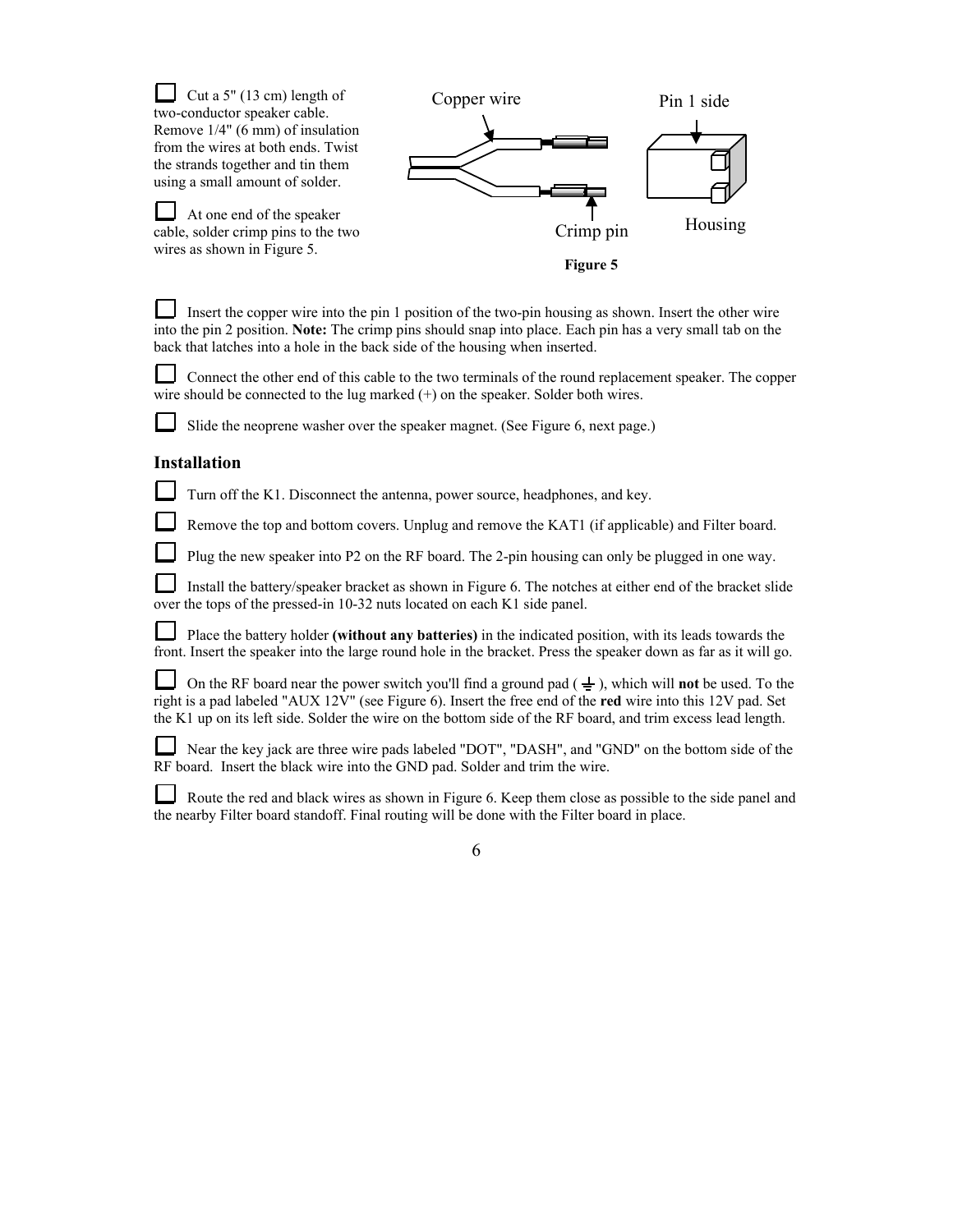Figure 6. KBT1 installation (see text).



7